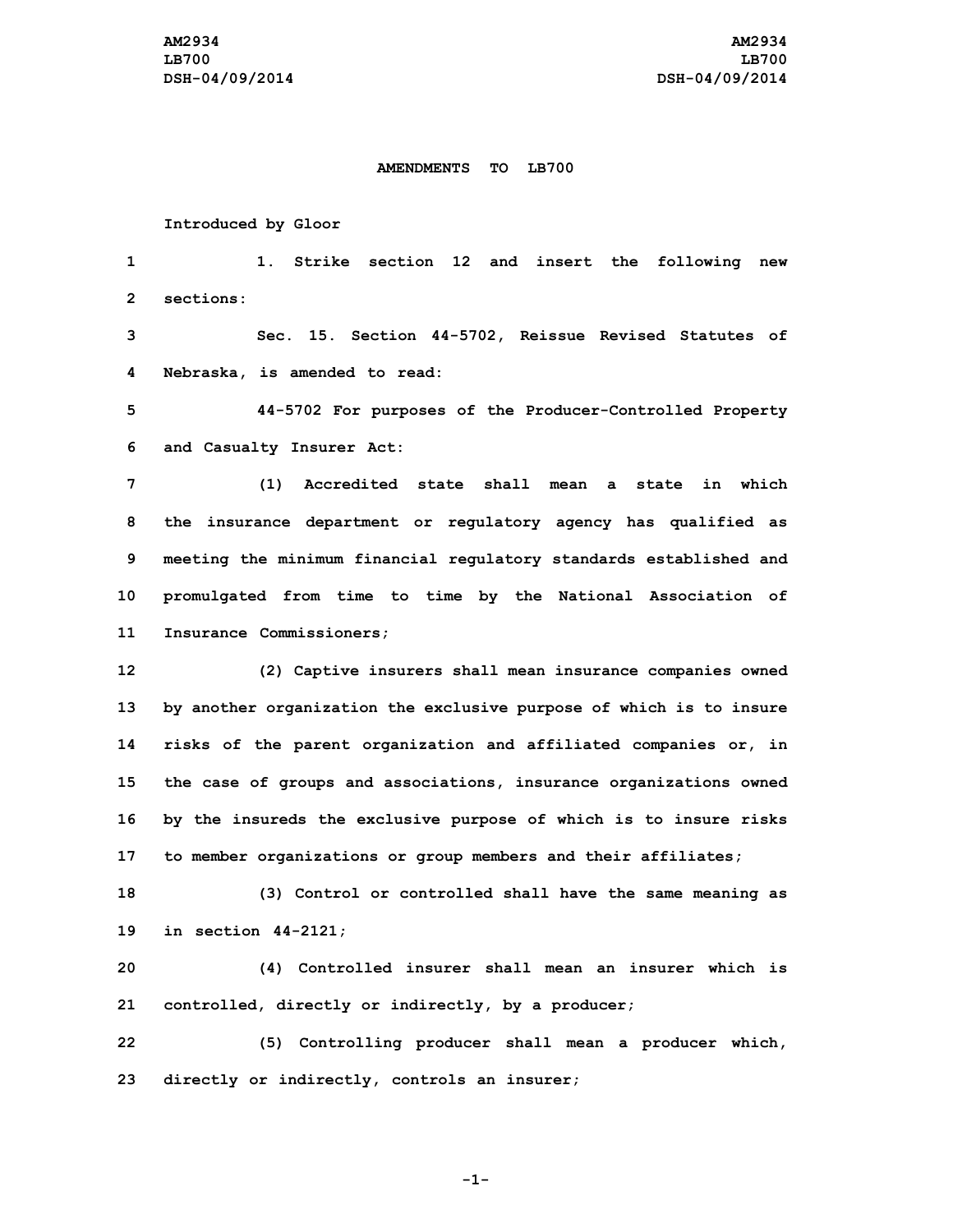**(6) Director shall mean the Director of Insurance; (7) Insurer shall mean any person, firm, association, or corporation holding <sup>a</sup> certificate of authority to transact property and casualty insurance business in this state. Insurer shall not 5 include:**

 **(a) Risk retention groups as defined in the Superfund Amendments Reauthorization Act of 1986, Public Law 99-499, the Risk Retention Act, 15 U.S.C. 3901 et seq., and the Risk Retention Act; (b) (a) Residual market pools and joint underwriting authorities or associations; and**

**11 (c) (b) Captive insurers other than risk retention groups 12 as defined in 15 U.S.C. 3901 et seq. and 42 U.S.C. 9671, as such 13 sections existed on January 1, 2014; and**

 **(8) Producer shall mean an insurance broker or any other person, firm, association, or corporation when, for any compensation, commission, or other thing of value, such person, firm, association, or corporation acts or aids in any manner in soliciting, negotiating, or procuring the making of any insurance contract on behalf of an insured other than the person, firm, association, or corporation.**

**21 Sec. 16. Section 44-6008, Revised Statutes Supplement, 22 2013, is amended to read:**

 **44-6008 Insurer means an insurer as defined in section 44-103 authorized to transact the business of insurance, except that insurer does not include health organizations, unincorporated mutual associations, assessment associations, health maintenance organizations, prepaid dental service corporations, prepaid limited**

**-2-**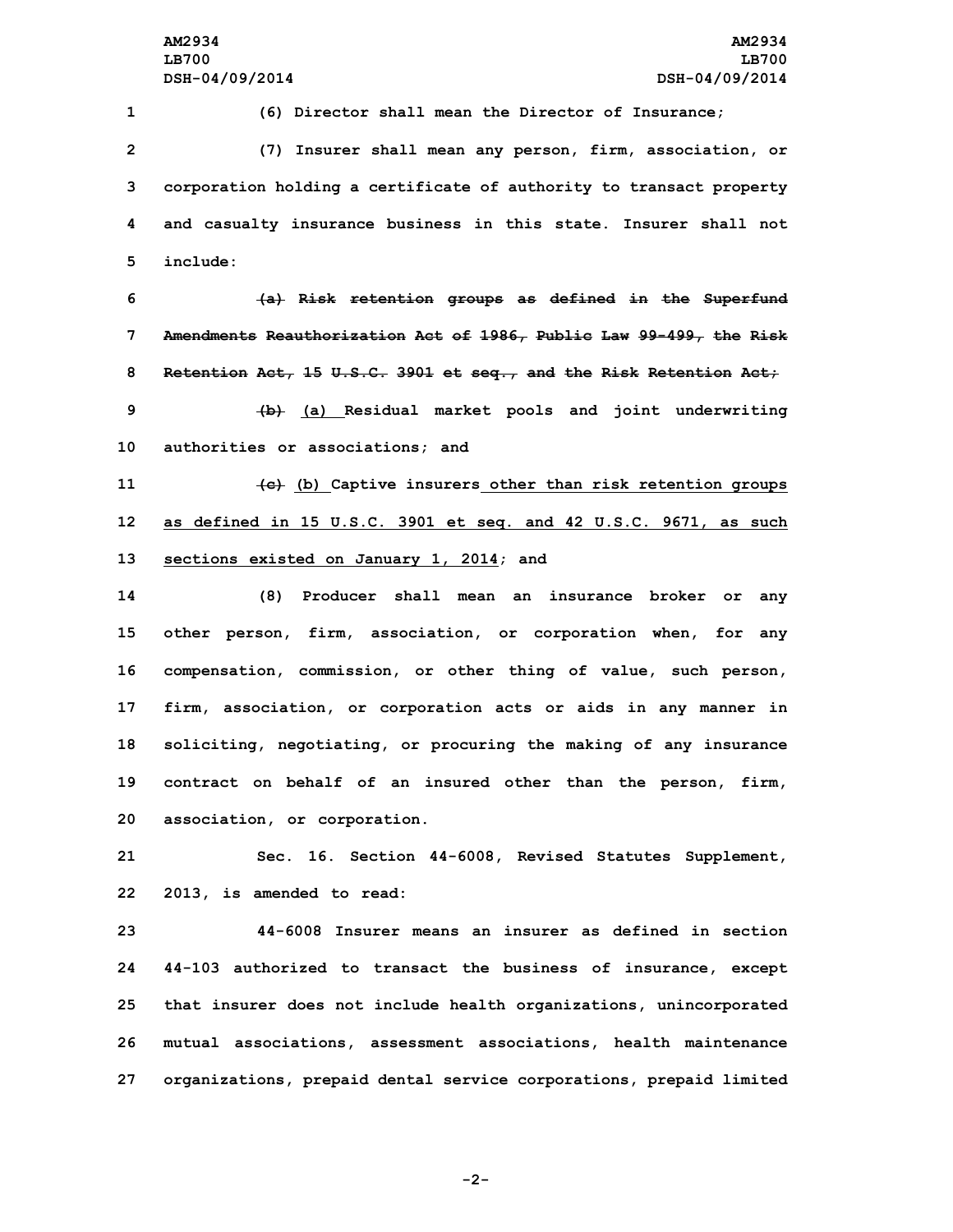**health service organizations, monoline mortgage guaranty insurers, monoline financial guaranty insurers, title insurers, prepaid legal corporations, intergovernmental risk management pools, and any other kind of insurer to which the application of the Insurers and Health Organizations Risk-Based Capital Act, in the determination of the director, would be clearly inappropriate. Insurer includes <sup>a</sup> risk retention group.**

 **Insurer, when referring to life and health insurers, means an insurer authorized to transact life insurance business and sickness and accident insurance business specified in subdivisions (1) through (4) of section 44-201, or any combination thereof, and also includes fraternal benefit societies authorized to transact business specified in sections 44-1072 to 44-10,109.**

 **Insurer, when referring to property and casualty insurers, means an insurer authorized to transact property insurance business and casualty insurance business specified in subdivisions (5) through (14) and (16) through (20) of section 44-201, or any combination thereof, and also includes an insurer authorized to transact insurance business specified in subdivision (4) of section 44-201 if also authorized to transact insurance business specified in subdivisions (5) through (14) and (16) through (20) of section 44-201.**

**23 Sec. 17. Section 44-6016, Revised Statutes Supplement, 24 2013, is amended to read:**

**25 44-6016 (1) Company action level event means any of the 26 following events:**

**27 (a) The filing of <sup>a</sup> risk-based capital report by an**

**-3-**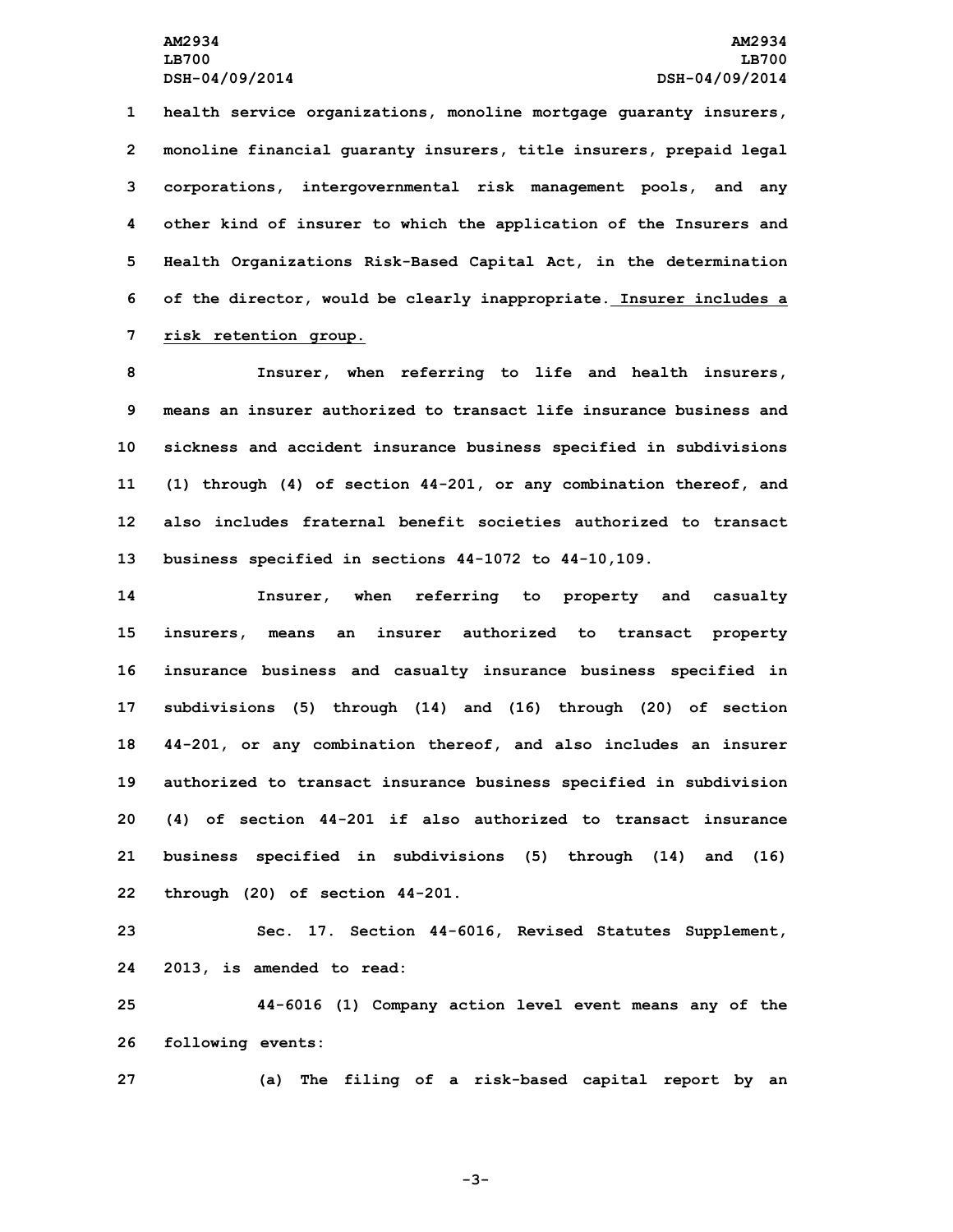**1 insurer or <sup>a</sup> health organization which indicates that:**

 **(i) The insurer's or health organization's total adjusted capital is greater than or equal to its regulatory action level risk-based capital but less than its company action level risk-based capital;**

 **(ii) If <sup>a</sup> life and health insurer or <sup>a</sup> fraternal benefit society, the insurer or society has total adjusted capital which is greater than or equal to its company action level risk-based capital but less than the product of its authorized control level risk-based capital and 2.5 3.0 and has <sup>a</sup> negative trend; or**

 **(iii) If <sup>a</sup> property and casualty insurer, the insurer has total adjusted capital which is greater than or equal to its company action level risk-based capital but less than the product of its authorized control level risk-based capital and 3.0 and triggers the trend test determined in accordance with the trend test calculation included in the property and casualty risk-based capital instructions; or**

 **(iv) If <sup>a</sup> health organization has total adjusted capital which is greater than or equal to its company action level risk-based capital but less than the product of its authorized control level risk-based capital and 3.0 and triggers the trend test determined in accordance with the trend test calculation included in the health risk-based capital instructions;**

 **(b) The notification by the director to the insurer or health organization of an adjusted risk-based capital report that indicates an event described in subdivision (1)(a) of this section unless the insurer or health organization challenges the adjusted**

**-4-**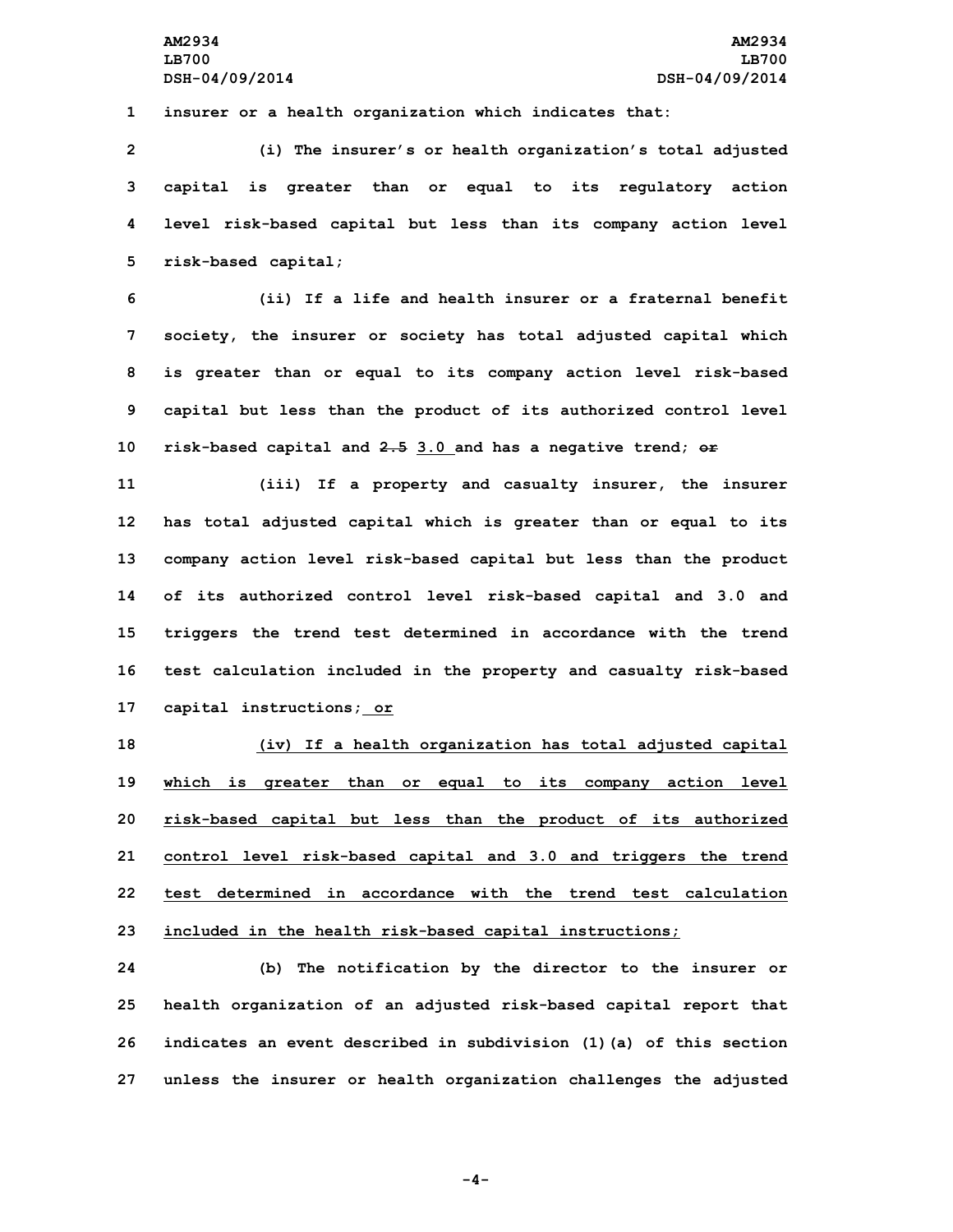**AM2934 AM2934 LB700 LB700 DSH-04/09/2014 DSH-04/09/2014**

**1 risk-based capital report under section 44-6020; or**

 **(c) If, pursuant to section 44-6020, the insurer or health organization challenges an adjusted risk-based capital report that indicates an event described in subdivision (1)(a) of this section, the notification by the director to the insurer or health organization that the director has, after <sup>a</sup> hearing, rejected the insurer's or health organization's challenge.**

**8 (2) In the event of <sup>a</sup> company action level event, the 9 insurer or health organization shall prepare and submit to the 10 director <sup>a</sup> risk-based capital plan which shall:**

**11 (a) Identify the conditions which contribute to the 12 company action level event;**

 **(b) Contain proposals of corrective actions which the insurer or health organization intends to take and would be expected to result in the elimination of the company action level 16 event;**

 **(c) Provide projections of the insurer's or health organization's financial results in the current year and at least the four succeeding years in the case of an insurer or at least the two succeeding years in the case of <sup>a</sup> health organization, both in the absence of proposed corrective actions and giving effect to the proposed corrective actions, including projections of statutory balance sheets, operating income, net income, capital and surplus, and risk-based capital levels. The projections for both new and renewal business may include separate projections for each major line of business and separately identify each significant income, expense, and benefit component;**

**-5-**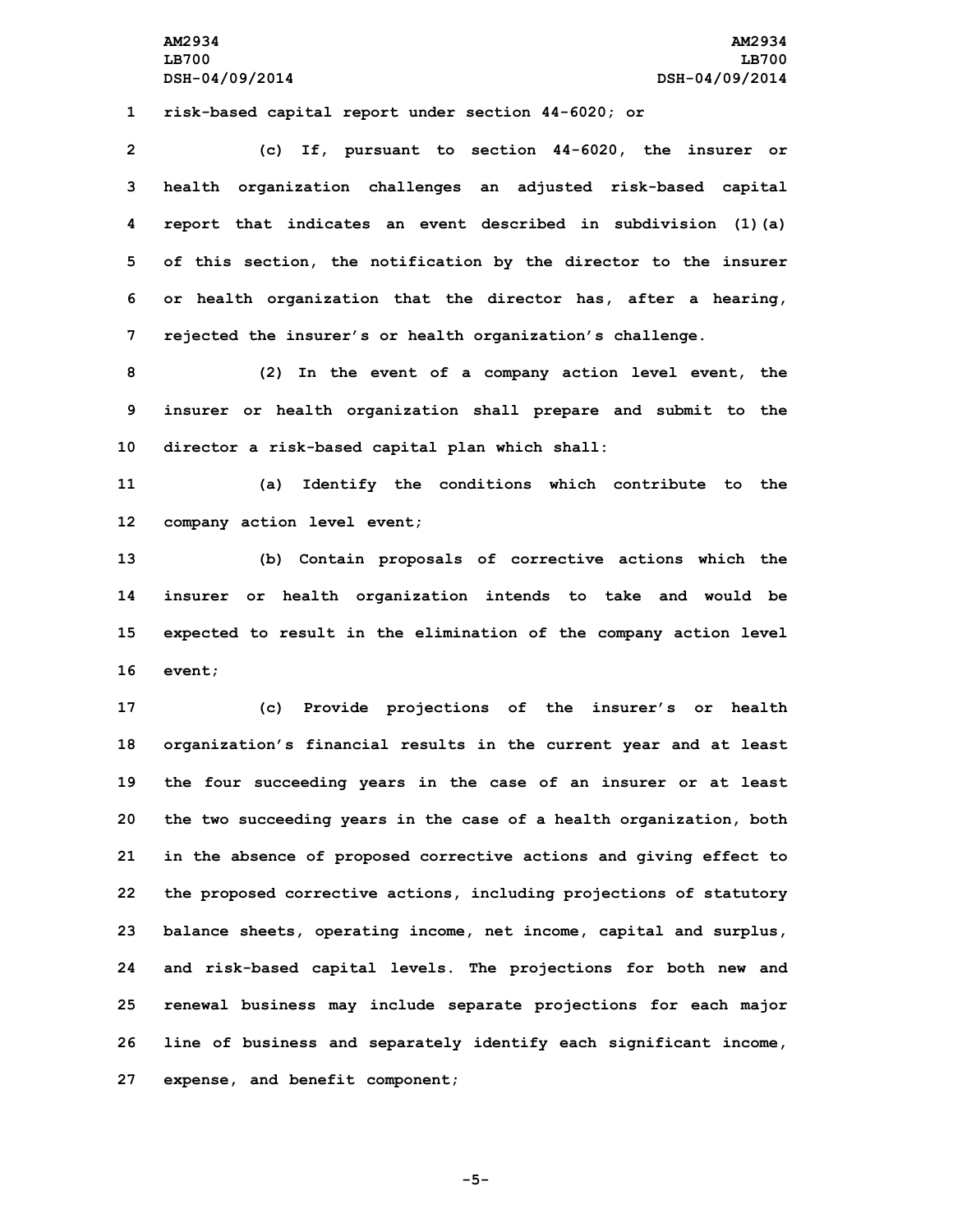**1 (d) Identify the key assumptions impacting the insurer's 2 or health organization's projections and the sensitivity of the 3 projections to the assumptions; and**

 **(e) Identify the quality of, and problems associated with, the insurer's or health organization's business, including, but not limited to, its assets, anticipated business growth and associated surplus strain, extraordinary exposure to risk, and mix of business and use of reinsurance, if any, in each case.**

**9 (3) The risk-based capital plan shall be submitted:**

**10 (a) Within forty-five days after the occurrence of the 11 company action level event; or**

 **(b) If the insurer or health organization challenges an adjusted risk-based capital report pursuant to section 44-6020, within forty-five days after the notification to the insurer or health organization that the director has, after <sup>a</sup> hearing, rejected the insurer's or health organization's challenge.**

 **(4) Within sixty days after the submission by an insurer or <sup>a</sup> health organization of <sup>a</sup> risk-based capital plan to the director, the director shall notify the insurer or health organization whether the risk-based capital plan shall be implemented or is, in the judgment of the director, unsatisfactory. If the director determines that the risk-based capital plan is unsatisfactory, the notification to the insurer or health organization shall set forth the reasons for the determination and may set forth proposed revisions which will render the risk-based capital plan satisfactory in the judgment of the director. Upon notification from the director, the insurer or**

**-6-**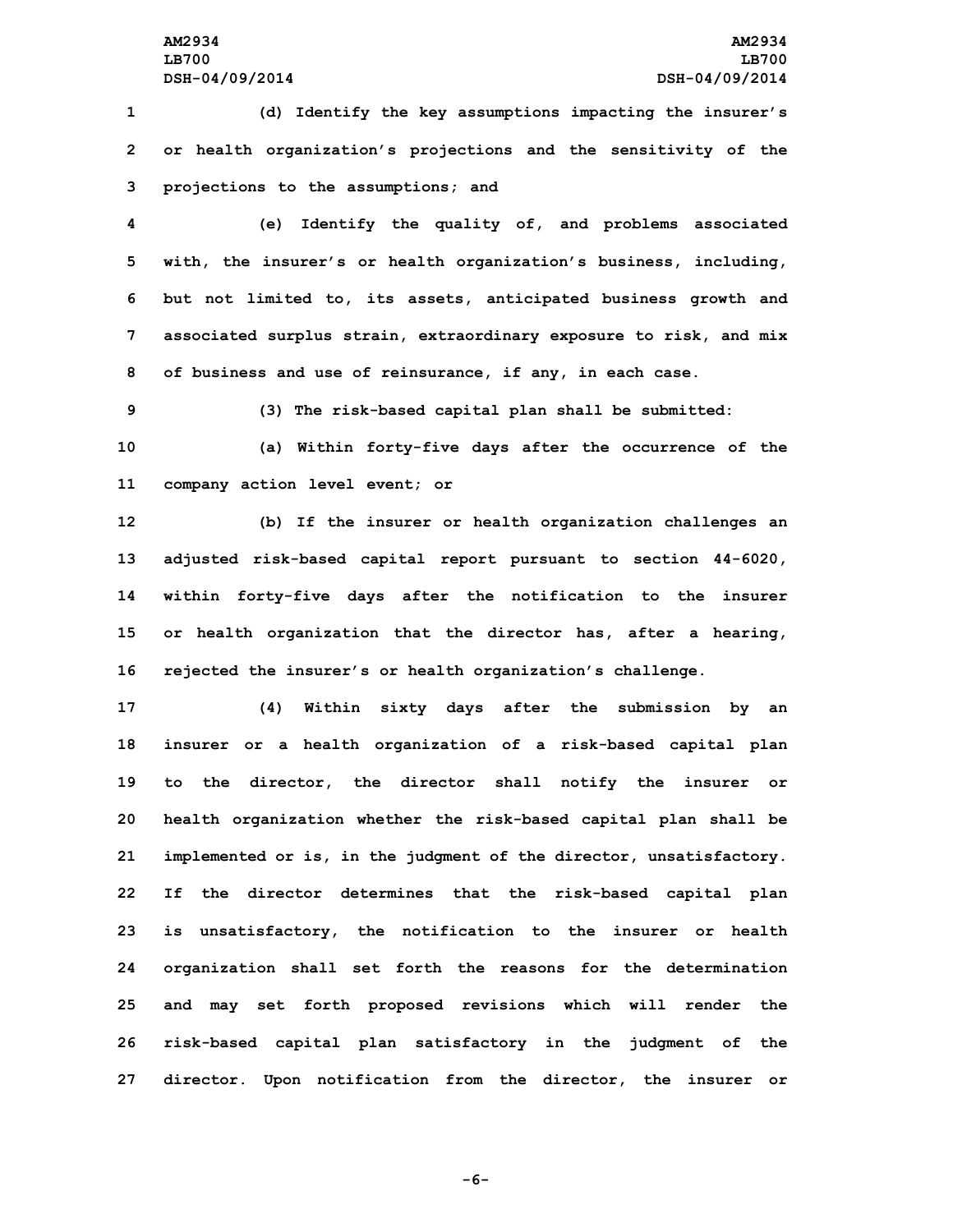**health organization shall prepare <sup>a</sup> revised risk-based capital plan which may incorporate by reference any revisions proposed by the director. The insurer or health organization shall submit the revised risk-based capital plan to the director:**

**5 (a) Within forty-five days after the notification from 6 the director; or**

 **(b) If the insurer or health organization challenges the notification from the director under section 44-6020, within forty-five days after <sup>a</sup> notification to the insurer or health organization that the director has, after <sup>a</sup> hearing, rejected the insurer's or health organization's challenge.**

 **(5) In the event of <sup>a</sup> notification by the director to an insurer or <sup>a</sup> health organization that the insurer's or health organization's risk-based capital plan or revised risk-based capital plan is unsatisfactory, the director may, at the director's discretion and subject to the insurer's or health organization's right to <sup>a</sup> hearing under section 44-6020, specify in the notification that the notification constitutes <sup>a</sup> regulatory action level event.**

 **(6) Every domestic insurer or domestic health organization that files <sup>a</sup> risk-based capital plan or revised risk-based capital plan with the director shall file <sup>a</sup> copy of the risk-based capital plan or revised risk-based capital plan with the insurance commissioner of any state in which the insurer or health organization is authorized to do business if:**

**26 (a) Such state has <sup>a</sup> law substantially similar to 27 subsection (1) of section 44-6021; and**

**-7-**